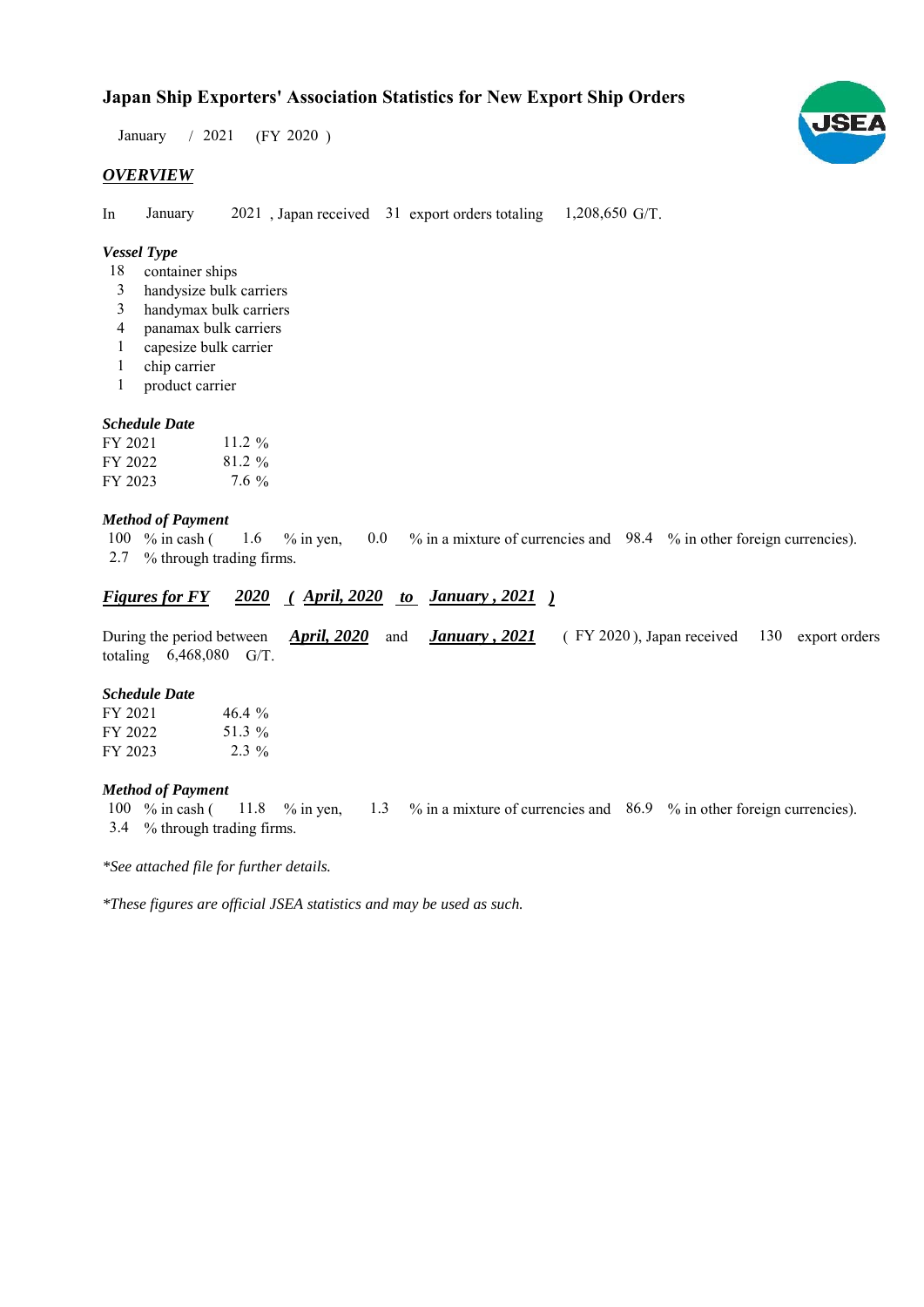## New Export Orders Placed in January 2021 (FY 2020) Based on Fiscal Year

No. G/T No. G/T No. G/T No. G/T No. G/T No. G/T No. G/T No. G/T General Cargos ( 13 604,920 9 634,100 4 187,650 6 318,750 6 352,100 18 697,950 43 2,190,550 29 1,773,050 Bulk Carriers | 146| 6,590,050|| 31| 1,517,800| 7| 329,800| 6| 244,800| 11| 526,800| 12| 480,200| 67| 3,099,400|| 88| 4,010,750 Tankers | 24| 1,258,026|| 12| 704,600| 3| 218,000| 3| 224,000| 0| 0| 1| 30,500| 19| 1,177,100|| 28| 1,547,800 Combined Carriers 0 0 0 0 0 0 0 0 0 0 0 0 0 0 0 0 Others ( 0 0 0 0 0 0 0 0 0 0 1 1,030 0 0 1 1,030 1 1,030 Total | 183 8,452,996 52 2,856,500 14 735,450 15 787,550 18 879,930 31 1,208,650 130 6,468,080 146 7,332,630 FY 2020 / FY2019 (%) \* 79.1 72.4 88.1 115.8 95.8 162.2 90.8 \*\* 80.2 In CGT | | 3,720,531|| | 1,258,809| | 325,448| | 363,763| | 408,733| | 603,558| | 2,960,311|| | 3,327,989 Apr 19 to Mar 20 Apr 20 to Sep 20 October 2020 November 2020 Description December 2020 January 2021 Apr 20 to Jan 21 Jan 20 to Dec 20

*Figures for shipbuilding orders of 500 G/T and over for export as steel vessels placed with JSEA members are covered.*

\*FY 2019/FY2018

\*\*Calendar Year 2020

JSEA (January 2021)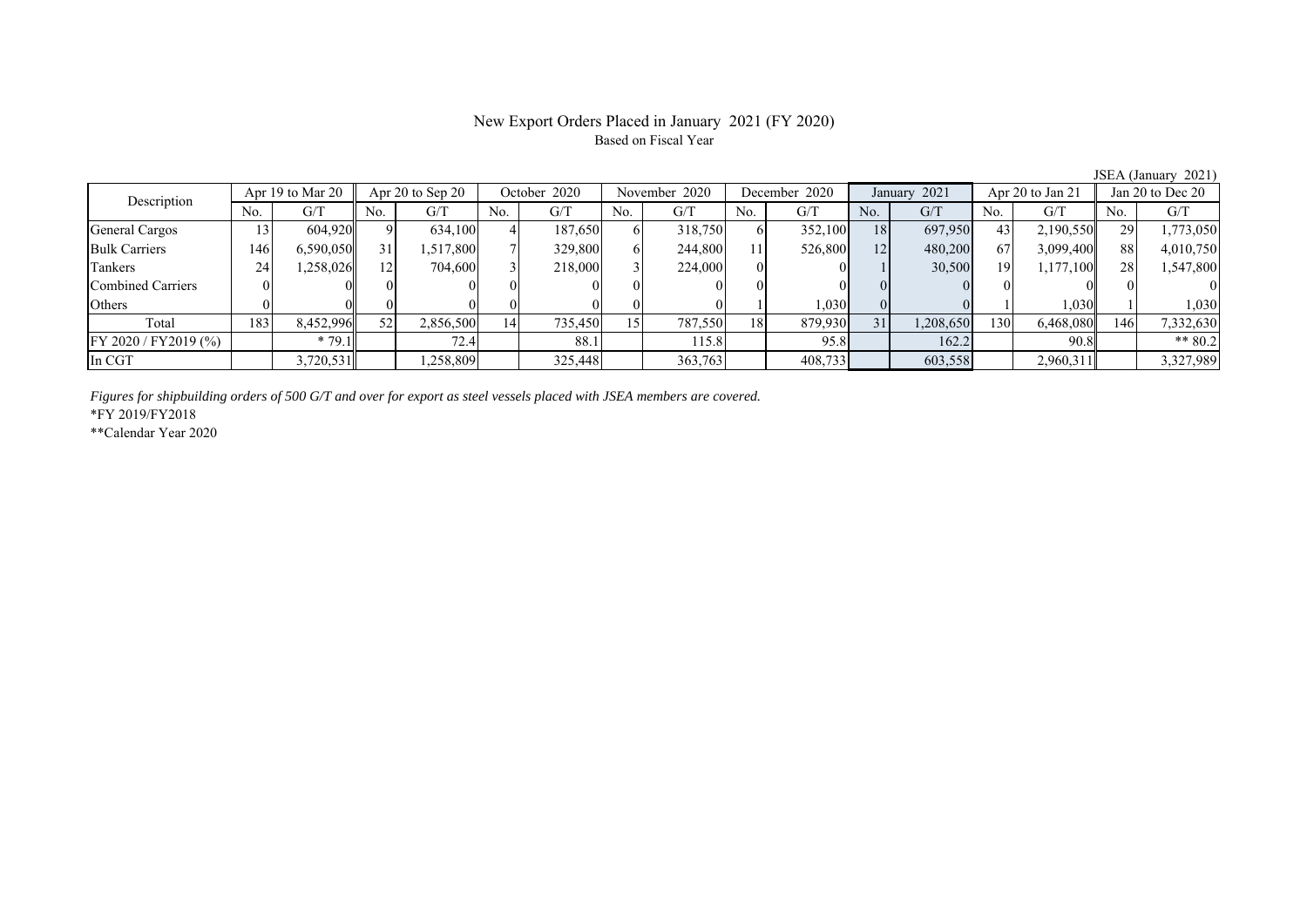## Export Ships Delivered in January 2021 (FY 2020) Based on Fiscal Year

No. G/T No. G/T No. G/T No. G/T No. G/T No. G/T No. G/T No. G/T General Cargos ( 17 1,548,302 3 65,060 2 49,334 2 28,601 3 143,368 6 216,191 16 502,554 13 342,337 Bulk Carriers 207 9,193,470 98 4,456,520 15 562,543 13 497,828 5 200,558 16 686,682 147 6,404,131 200 9,024,738 Tankers | 58| 4,014,301|| 17| 736,753| 4| 102,551| 2| 190,239| 1| 21,326| 3| 113,967| 27| 1,164,836|| 39| 1,865,785 Combined Carriers 0 0 0 0 0 0 0 0 0 0 0 0 0 0 0 0 Others 0 0 0 0 0 0 0 0 0 0 0 0 0 0 0 0 Total 282 14,756,073 118 5,258,333 21 714,428 17 716,668 9 365,252 25 1,016,840 190 8,071,521 252 11,232,860 FY 2020 / FY2019 (%) | \*133.5 | 72.3 | 35.9 | 86.6 | 75.5 | 57.1 | 65.3 | \*\* 82.2 In CGT | | 6,607,661|| | 2,338,894| | 371,608| | 315,385| | 188,015| | 493,056| | 3,706,958|| | 5,003,309 Description Apr 19 to Mar 20 Apr 20 to Sep 20 October 2020 November 2020 December 2020 January 2021 Apr 20 to Jan 21 Jan 20 to Dec 20 December 2020 January 2021 Apr 20 to Jan 21

*Deliveries of new shipbuilding orders of 500 G/T and over for export as steel vessels placed with JSEA members are covered.*

\*FY 2019/FY2018

\*\*Calendar Year 2020

JSEA (January 2021)